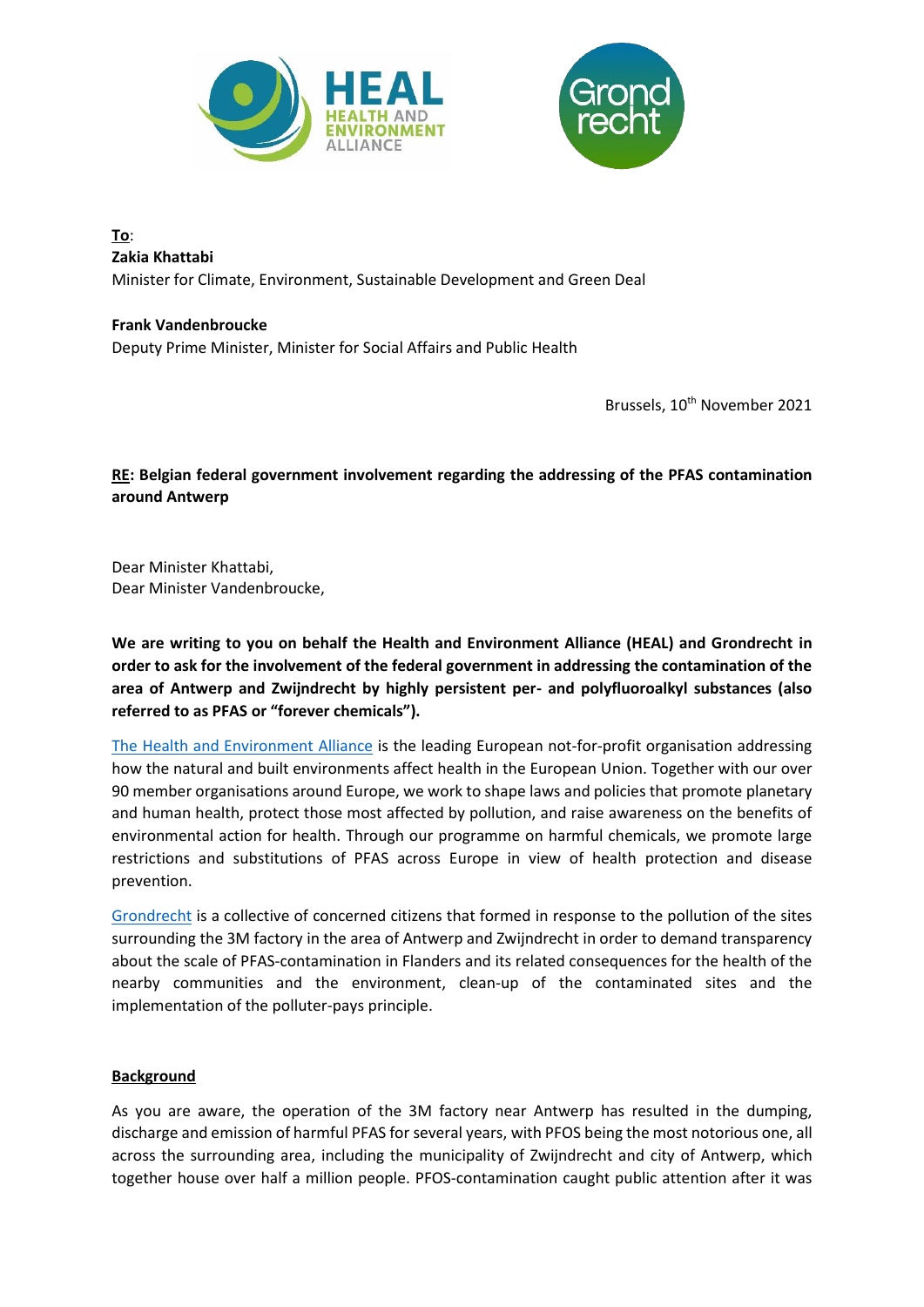(re)discovered during the excavation work that took place in the context of the Oosterweel infrastructure project. According to recent media reveals, local authorities appear to have been informed about the problem already back in 2017<sup>1</sup>.

PFOS is perhaps one of the most infamous members of the PFAS family. The substance is listed as a Persistent Organic Pollutant (POP) under the Stockholm Convention due to its extreme persistence in the environment, its potential for bioaccumulation (the substance has been found in Arctic animals, far from emission sources) and for long-range transport, as well as toxicity according to animal experimental studies<sup>2</sup>. PFOS is classified as a presumed reproductive toxicant (R1B) and a suspected carcinogen (C2) under the European hazard classification system<sup>3</sup>. Human exposure to the substance has been associated with very severe health outcomes, which include but are not limited to: interferences with the hormonal system, effects on the reproductive system and the development of the unborn child, on the immune system including the response to vaccines, the development of certain cancers (including kidney)<sup>4</sup>. The International Federation of Gynecologists and Obstetricians recently called for an immediate phase-out of all PFAS, including PFOS, stressing the health risks they pose throughout the lifetime, including in vulnerable development windows such as early-life stages in utero, adolescence, or pregnancy<sup>5</sup>.

### **Our requests**

**We welcome the Belgian federal government willingness to contribute to current European regulatory efforts on PFAS, as illustrated by the recent request to address the issue of PFAS as part of the agenda points of the recent council of Environment Ministers (6th October 2021)<sup>6</sup> .** The latter rightly acknowledges that *"it seems essential to adopt strong policies as soon as possible to avoid the above environmental damage and adverse health impacts, but also to support Member States in taking protective, remedial and clean-up measures*".

There is no doubt that coordinated action at EU level is absolutely necessary to prevent future PFAS pollution, minimise exposure to PFAs chemicals as much as possible, remediate pollution, address PFAS-originating waste, and duly monitor impacts for the health of population and the environment. In this regard, the current development of a Europe-wide group restriction of all non-essential uses of PFAS is an important step forward.

<sup>1</sup> [https://www.brusselstimes.com/news/belgium-all-news/174208/revealed-flemish-government-knew-about](https://www.brusselstimes.com/news/belgium-all-news/174208/revealed-flemish-government-knew-about-pfos-problem-in-2017/)[pfos-problem-in-2017/](https://www.brusselstimes.com/news/belgium-all-news/174208/revealed-flemish-government-knew-about-pfos-problem-in-2017/)

<sup>&</sup>lt;sup>2</sup> Stockholm Convention, SC-4/17, Listing of perfluorooctane sulfonic acid, its salts and perfluorooctane sulfonyl fluoride, available from

<http://chm.pops.int/Implementation/IndustrialPOPs/PFOS/Decisions/tabid/5222/Default.aspx> , accessed 7th October 2021

<sup>3</sup> ECHA, Substance Infocard,<https://echa.europa.eu/fr/substance-information/-/substanceinfo/100.015.618>

<sup>4</sup> See for instance, HBM4EU, Scoping Document for PFAS, 2019, Section 1.1.2 Hazardous Properties, [https://www.hbm4eu.eu/wp-](https://www.hbm4eu.eu/wp-content/uploads/2019/03/HBM4EU_D4.9_Scoping_Documents_HBM4EU_priority_substances_v1.0-PFAS.pdf)

[content/uploads/2019/03/HBM4EU\\_D4.9\\_Scoping\\_Documents\\_HBM4EU\\_priority\\_substances\\_v1.0-PFAS.pdf;](https://www.hbm4eu.eu/wp-content/uploads/2019/03/HBM4EU_D4.9_Scoping_Documents_HBM4EU_priority_substances_v1.0-PFAS.pdf) pp. 1-2

<sup>&</sup>lt;sup>5</sup> FIGO, FIGO calls for removal of PFAS from global use, 25<sup>th</sup> May 2021, [https://www.figo.org/figo-calls](https://www.figo.org/figo-calls-removal-pfas-global-use)[removal-pfas-global-use](https://www.figo.org/figo-calls-removal-pfas-global-use)

See also joint FIGO-UCSF-HEAL multilingual infographic on the health risks associated with PFAS exposure: [https://www.env-health.org/how-pfas-chemicals-affect-women-pregnancy-and-human-development-health](https://www.env-health.org/how-pfas-chemicals-affect-women-pregnancy-and-human-development-health-actors-call-for-urgent-action-to-phase-them-out/)[actors-call-for-urgent-action-to-phase-them-out/](https://www.env-health.org/how-pfas-chemicals-affect-women-pregnancy-and-human-development-health-actors-call-for-urgent-action-to-phase-them-out/)

<sup>&</sup>lt;sup>6</sup> "The need for a coordinated action againt PFAS - Information from the Belgian delegation", Information note, 24th September 2021,<https://data.consilium.europa.eu/doc/document/ST-12150-2021-INIT/en/pdf> , accessed 4 th October 2021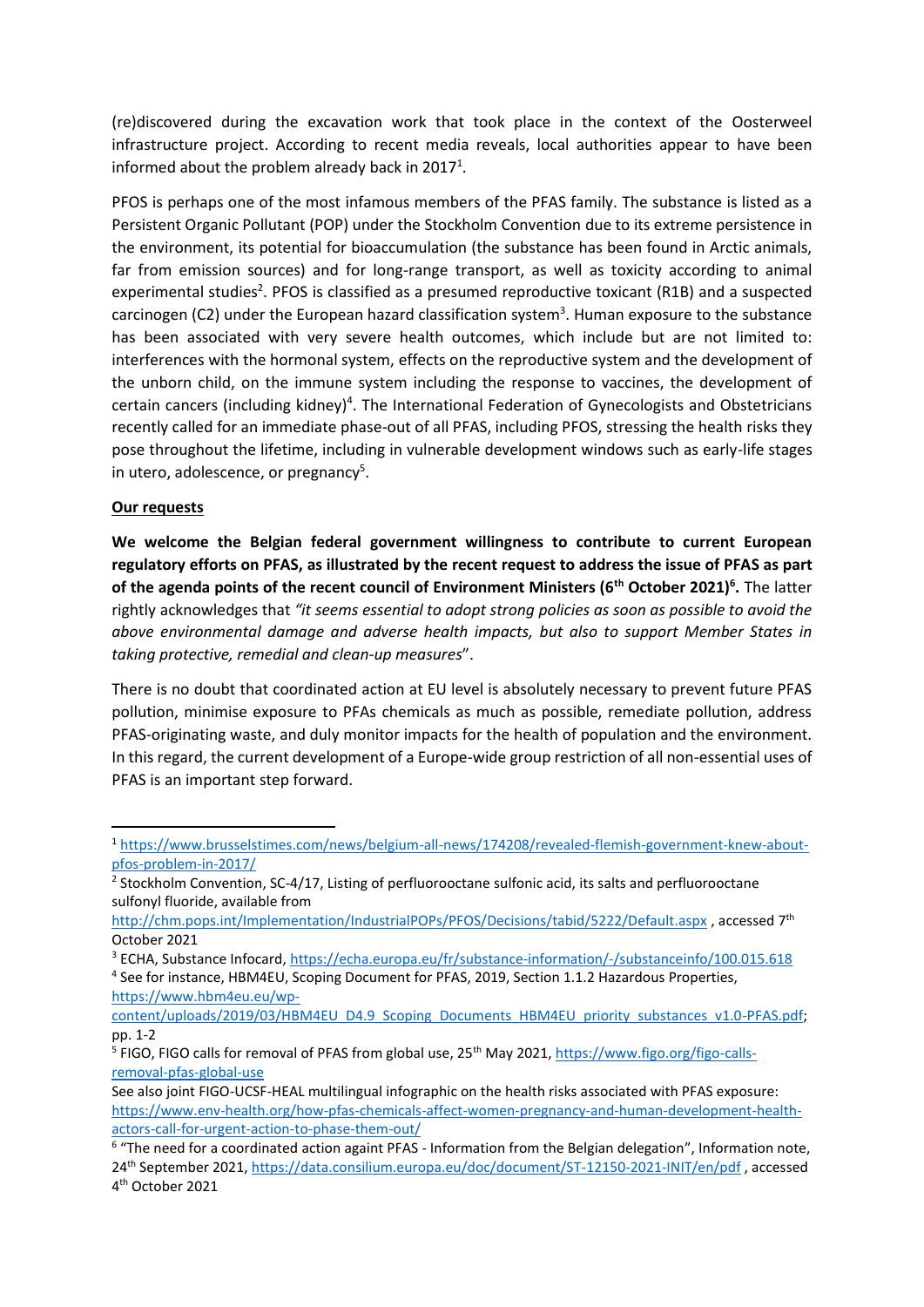**We are however concerned that very little is currently being done by national authorities, including Belgian ones,to address existing PFAS pollution cases, which are known to already impact the health of local communities and their environment.**

**In Belgium, PFOS pollution around Antwerp is a reality**, as confirmed by the measurement of PFOS in the soil in 2018. Shockingly, eggs hatched within a 15-kilometer radius of the 3M factory of Antwerp were found to pose health risks by researchers of the University of Antwerp, especially for children (due to higher ingestion relative to their weight)<sup>7</sup>. In the summer 2021, sampling organized by Grondrecht and carried out by researchers of the Free University of Amsterdam found excessively high PFOS concentrations in the blood of local residents, with all samples exceeding the recently updated safety threshold for the sum of PFOA, PFNA, PFHxS and PFOS of the European Food Safety Agency (EFSA)<sup>8</sup>. This alarming situation was again confirmed by the recent publication of the results of the analysis of the Flemish Care and Health Agency (Agentschap Zorg en Gezondheid) at the end of October, which find excessive PFOS levels in the blood of more than half of the 800 citizens tested<sup>9</sup>.

**The situation requests urgent action on three main levels, namely environmental and health monitoring, clean-up of the site, and accountability of the polluting companies towards residents and authorities.** We are aware that a Flemish parliamentary enquiry is currently investigating the chain of responsibilities within the regional government and administration and that an administrative procedure is looking into the conditions, in which the Antwerp factory reported for the waste emitted in relation to its operations.

**However, to date and as far as we are aware, very few measures have been taken to address the pollution itself in order to cater for the known and presumed health risks encountered by the surrounding communities, besides adapted heath guidelines for food consumption. Given the level of commitment displayed by the Belgian federal authorities with regards to the challenge of PFAS pollution at the European level, we would like to enquire about measures currently being considered and/or developed to address the real-life consequences of the situation of communities in the area of Antwerp and Zwijndrecht.** Notwithstanding the complex institutional set-up of the Belgian institutions and split of responsibilities between the regional and national levels, we believe that the seriousness of the situation and its potential far-reaching impacts require the involvement of the federal institutions.

**Therefore, with this letter, we would like to ask you what your respective ministries are planning to do in order to:**

- **Respond to and support the local communities' request for transparency and accountability about the pollution and the related health and environmental consequences;**

<sup>7</sup> Groffen Thimo, Lopez Antia Ana, D' Hollander Wendy, Prinsen Els, Eens Marcel, Bervoets Lieven. Perfluoroalkylated acids in the eggs of great tits near a fluorochemical plant in Flanders, Belgium <https://doi.org/10.1016/J.ENVPOL.2017.05.007>

- See also: [https://www.brusselstimes.com/news/belgium-all-news/173456/3m-pollution-pfos-eggs-hatched](https://www.brusselstimes.com/news/belgium-all-news/173456/3m-pollution-pfos-eggs-hatched-within-15-km-of-factory-in-antwerp-pose-health-risks-says-uantwerp/)[within-15-km-of-factory-in-antwerp-pose-health-risks-says-uantwerp/](https://www.brusselstimes.com/news/belgium-all-news/173456/3m-pollution-pfos-eggs-hatched-within-15-km-of-factory-in-antwerp-pose-health-risks-says-uantwerp/)
- <sup>8</sup> Grondrecht, Persbericht bloedonderzoek Zwijndrecht, 4th August 2021,

<https://grondrecht.eu/facts/actueel/persbericht-bloedonderzoek-zwijndrecht/>

<sup>9</sup> Agentschap Zorg en Gezondheid, Bloedonderzoek toont hoge waarden van PFOS bij meer dan de helft van de deelnemers – no-regretmaatregelen worden uitgebreid, 26 October 2021, https://www.zorg-engezondheid.be/bloedonderzoek-toont-hoge-waarden-van-pfos-bij-meer-dan-de-helft-van-de-deelnemers- %E2%80%93-no